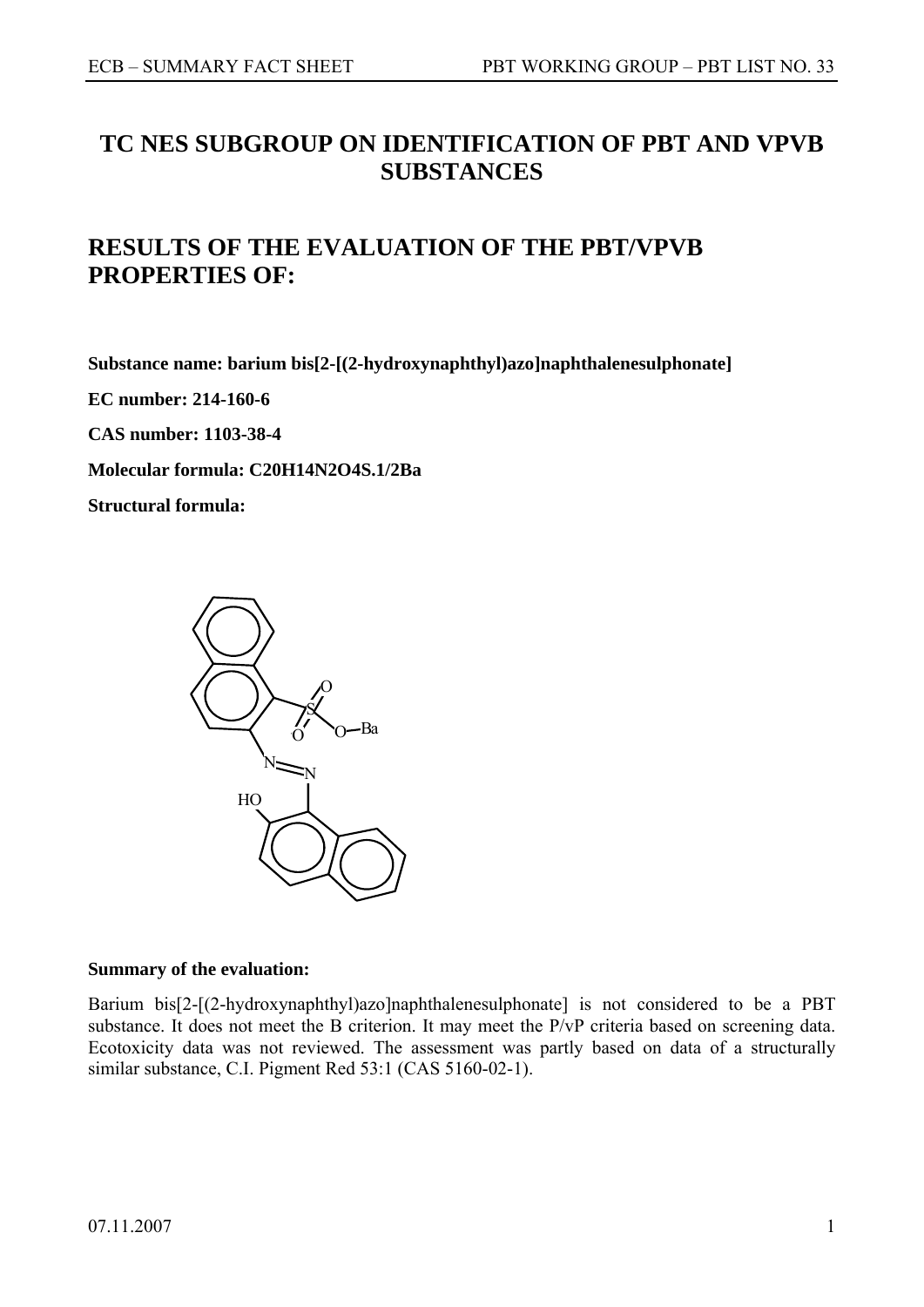# **JUSTIFICATION**

## **1 IDENTIFICATION OF THE SUBSTANCE AND PHYSICAL AND CHEMICAL PROPERTIES**

EC Number: 214-160-6 CAS Number: 1103-38-4 IUPAC Name: Structural Formula:

Name: Barium bis[2-[(2-hydroxynaphthyl)azo]naphthalenesulphonate]

Molecular Formula: C20H14N2O4S.1/2Ba



Molecular Weight: 514.72 Synonyms: C. I. Pigment Red 49:1; C.I. No. 15630:1 (for the full list of synonyms and product names, see European Commission, 2000a)

# **1.1 Purity/Impurities/Additives**

No data available.

## **1.2 Physico-Chemical properties**

| <b>REACH</b> ref<br>Annex, § | Property                                | Value                                                                               | Comments    |
|------------------------------|-----------------------------------------|-------------------------------------------------------------------------------------|-------------|
| V, 5.1                       | Physical state at 20 C and<br>101.3 Kpa | solid                                                                               |             |
| V, 5.2                       | Melting / freezing point                |                                                                                     |             |
| V, 5.3                       | Boiling point                           |                                                                                     |             |
| V, 5.5                       | Vapour pressure                         |                                                                                     |             |
| V, 5.7                       | Water solubility                        | 0.00025 mg $I-1$ (at 25 °C)                                                         |             |
|                              |                                         | 2 mg $I-1$ (room temperature) (this<br>solubility value is for pigment red<br>53:1) | OECD (1999) |

Table 1 Summary of physico-chemical properties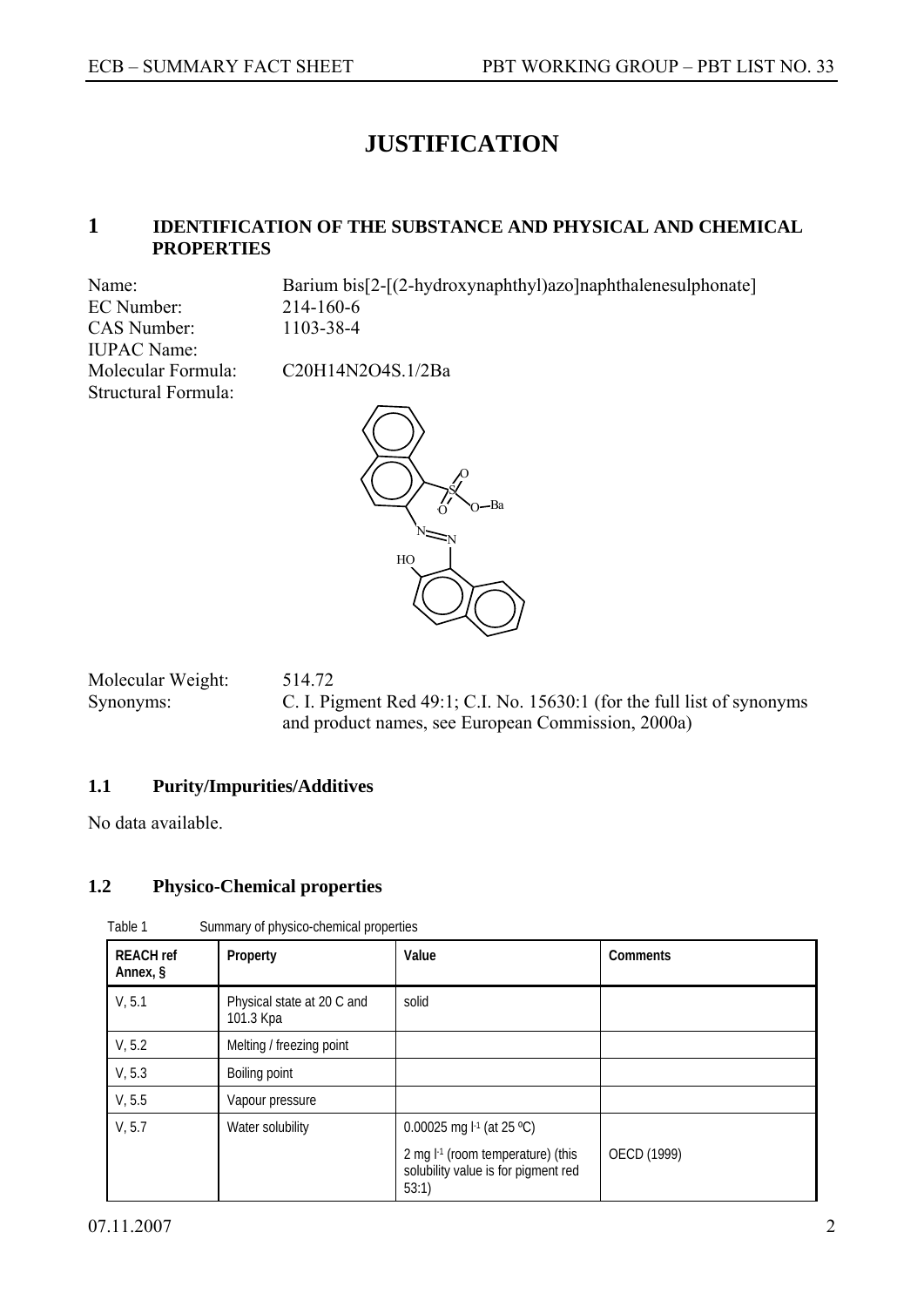| V, 5.8    | Partition coefficient n-<br>octanol/water (log value) | 6.32    | KOWWIN v1.67 (*)                                                       |
|-----------|-------------------------------------------------------|---------|------------------------------------------------------------------------|
|           |                                                       | $-0.26$ | For Pigment Red 53:1, (measured<br>indirectly) $(*)$                   |
|           |                                                       | $-0.56$ | For Pigment Red 53:1, (calculated)<br>$^{\prime\star}$                 |
| VII, 5.19 | Dissociation constant                                 | $-5.49$ | For the sulphonate group based on<br>read across from OECD (1999)(***) |

(\*) OECD (1999) provides a calculated logKow of –0.56 corresponding to the ionised form for a structurally similar substance C.I. Pigment Red 53:1 (CAS 5160-02-1; see Figure 1). OECD (1999) reports also a logKow of -0.26 for this substance as obtained from measured solubility in water and in octanol. KOWWIN v1.67 in turn estimates a logKow of 5.65 for the same substance. This value is (probably) calculated for the non-ionised conjugate sulphonic acid.

(\*\*) pKa of –5.49 for the sulphonate group (for conjugate sulphonic acid) has been reported for C.I. Pigment Red 53:1 by OECD (1999). This value is due to the structural similarity applicable also to barium bis[2-[(2-hydroxynaphthyl)azo]naphthalenesulphonate] in an approximate manner. In addition, a pKa of –6.5 for aromatic sulphonic acids has been reported by Cerfontain et al. (1975)(data not evaluated).

The synonym C.I. Pigment Red 49:1 is used for the substance in this document onwards.

**Figure 1 C.I. Pigment Red 53:1 (CAS 5160-02-1), a structurally similar substance** 



# **2 MANUFACTURE AND USES**

Seven companies have notified the substance under Regulation 93/793/EEC. According to industry, two producers operate at the present. The substance is gained as by-product from the production of C.I. Pigment Red 53:1. The applications specified by European Commission (2000a) are uses as colouring agent and intermediate uses.

# **3 CLASSIFICATION AND LABELLING**

The substance is not classified in Directive 67/548/EEC.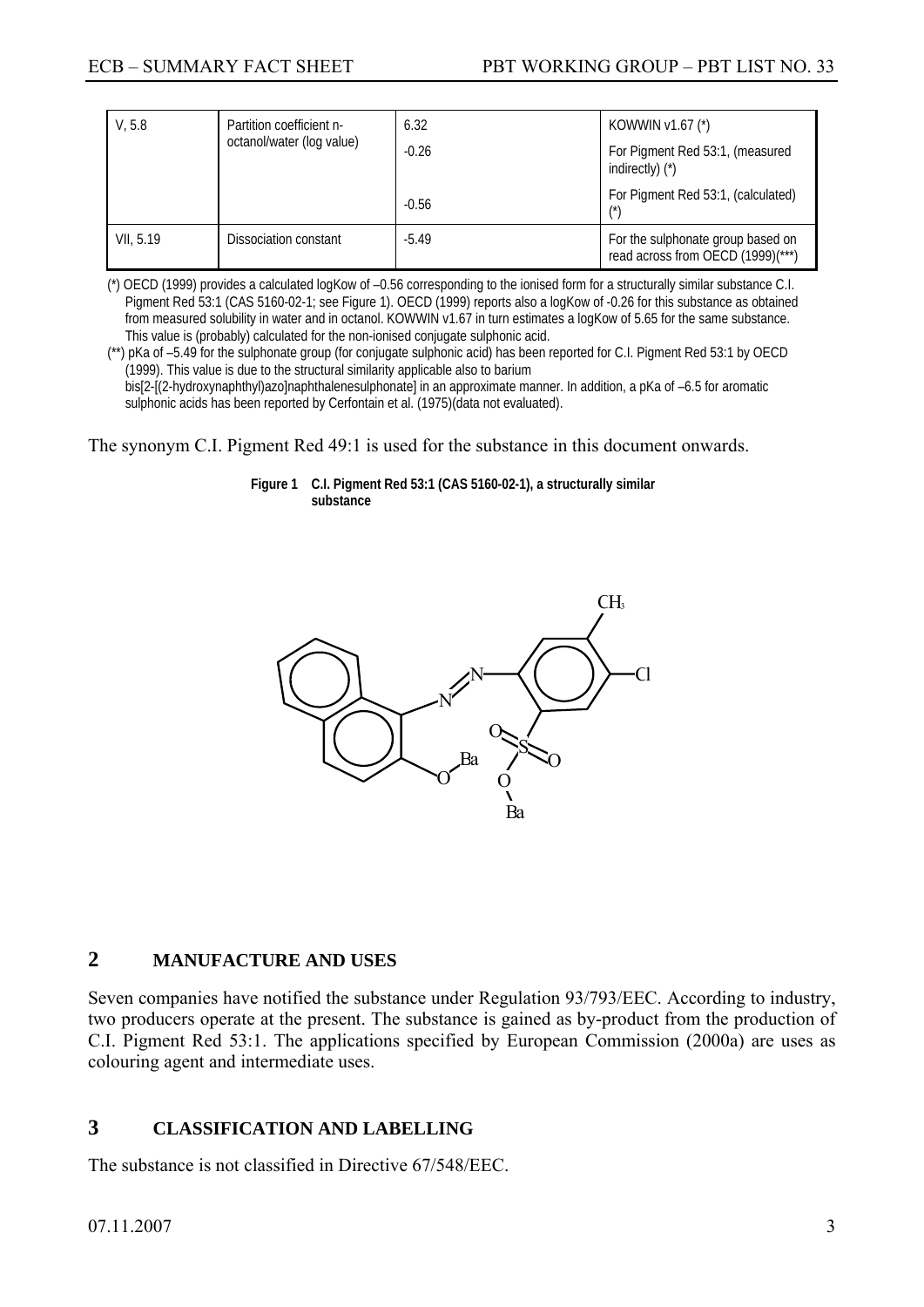# <span id="page-3-0"></span>**4 ENVIRONMENTAL FATE PROPERTIES**

### **4.1 Degradation (P)**

#### **4.1.1 Abiotic degradation**

Indirect photochemical degradation in the atmosphere is considered to be fast based on the estimated half-life of 20.7 hours for the reaction with OH-radicals using AOP v1.91 (24 h day<sup>-1</sup>;  $5*10^5$  OH cm<sup>-3</sup>).

No experimental data are available on abiotic degradation.

#### **4.1.2 Biotic degradation**

No experimental data are available on biodegradation. BIOWIN v4.02 predicts following biodegradation. The models provide slightly contradictory results.

| Biowin 1                           | Biodegrades slowly (0.38)  |
|------------------------------------|----------------------------|
| Biowin 2                           | Biodegrades slowly (0.00)  |
| Biowin 3                           | Months (1.8)               |
| Biowin 4                           | Weeks (3.09)               |
| Biowin 5                           | Biodegrades slowly (-0.70) |
| Biowin 6                           | Biodegrades slowly (0.00)  |
| Ready biodegradability prediction: | Not readily biodegradable  |

The structurally similar substance pigment red 53:1 is not ready biodegradable or inherently biodegradable. 0% was degraded in 14 days in an OECD 301C test (Hoechst AG, 1993 in European Commission, 2000b) and 33% eliminated after 21 days in a Zahn-Wellens test according to DIN 38412 (reported by the same source). It must be noted, that in the inherent test, a dispersant was used and about 10% of the elimination was due to adsorption onto sludge (OECD, 1999).

## **4.1.3 Other information [1](#page-3-0)**

No other data are available.

#### **4.1.4 Summary and discussion of persistence**

No experimental data are available on degradation of C.I. Pigment Red 49:1. BIOWIN predicts that the substance is not readily biodegradable. The structurally similar substance C.I.Pigment Red 53:1 is persistent (not inherently biodegradable) based on the available screening biodegradation tests.

 $\overline{a}$ 

<sup>1</sup> For example, half life from field studies or monitoring data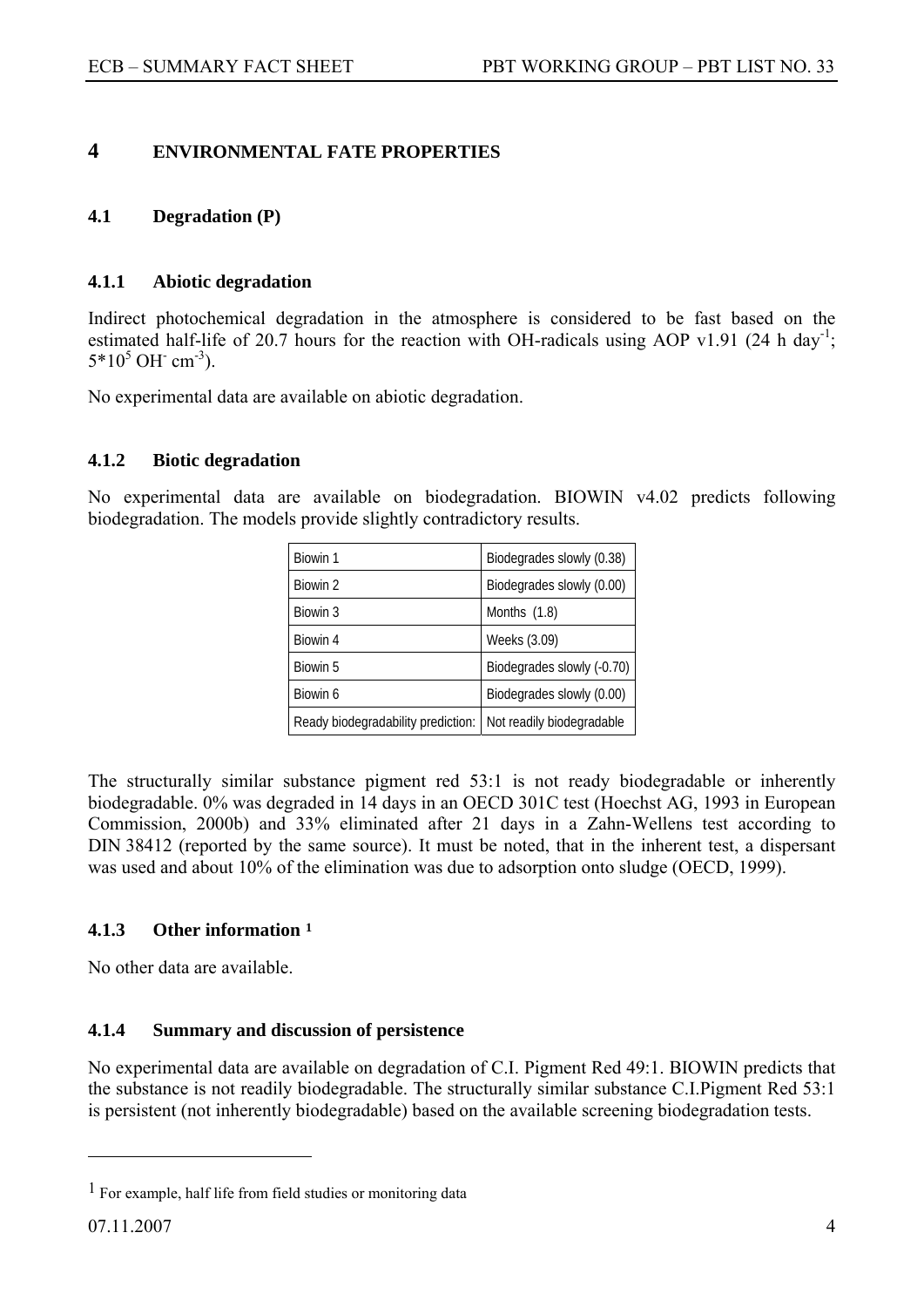#### <span id="page-4-0"></span>**4.2 Environmental distribution**

Data not reviewed for this report.

### **4.2.1 Adsorption**

- **4.2.2 Volatilisation**
- **4.2.3 Long-range environmental transport**

#### **4.3 Bioaccumulation (B)**

#### **4.3.1 Screening data[2](#page-4-0)**

Based on the logKow of 6.32, BCFWIN v2.15 predicts a BCF of 65. This prediction is based on a group estimation method of limited reliability ( $n = 6$  in the experimental database), which provides the same BCF for all ionic substances with logKow of 6 to 7.

## **4.3.2 Measured bioaccumulation data[3](#page-4-0)**

No experimental bioaccumulation data are available for the substance. For the structurally similar C.I. Pigment Red 53:1 (CAS 5160-02-1), a study by MITI (1992) has been reported. The test was conducted according to OECD 305 and *Cyprinus carpio* was used as test species. BCFs of 8.5-15 at test concentration of 0.07 mg  $1^1$  and BCFs of 0.9-1.8 at 0.7 mg  $1^1$  were measured during the 6 weeks test. It must be noted that information on the stability of the test concentration and variability of measured concentrations in fish was not provided.

## **4.3.3 Other supporting information[4](#page-4-0)**

No data available.

#### **4.3.4 Summary and discussion of bioaccumulation**

Based on the predicted BCF (65) and reading across from the experimental BCF ( $\leq$  15) measured for the structurally similar substance C.I. Pigment Red 53:1 with test concentrations below water solubility, C.I. Pigment Red 49:1 is expected to have a low bioaccumulation potential.

 $\overline{a}$ 

<sup>&</sup>lt;sup>2</sup> For example,  $log K<sub>ow</sub>$  values, predicted BCFs

<sup>3</sup> For example, fish bioconcentration factor

<sup>4</sup>For example, measured concentrations in biota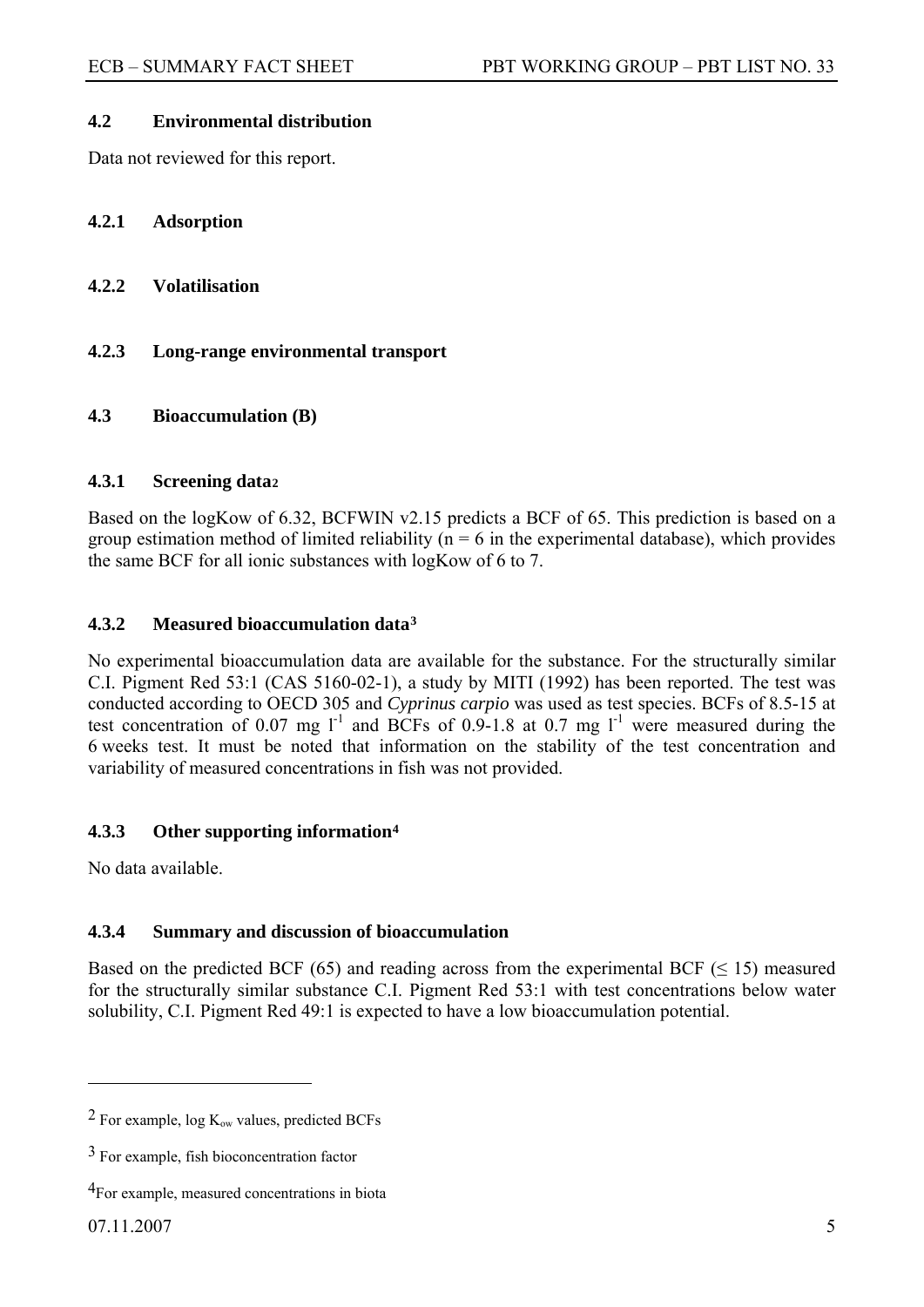# **5 HUMAN HEALTH HAZARD ASSESSMENT**

Data not reviewed for this report.

# **6 ENVIRONMENTAL HAZARD ASSESSMENT**

**6.1 Aquatic compartment (including sediment)** 

Data not reviewed for this report.

## **6.1.1 Toxicity test results**

**6.1.1.1 Fish** 

Acute toxicity

Long-term toxicity

## **6.1.1.2 Aquatic invertebrates**

Acute toxicity

Long-term toxicity

# **6.1.1.3 Algae and aquatic plants**

**6.1.2 Sediment organisms** 

**6.1.3 Other aquatic organisms** 

## **6.2 Terrestrial compartment**

No data available.

## **6.3 Atmospheric compartment**

No data available.

 $07.11.2007$  6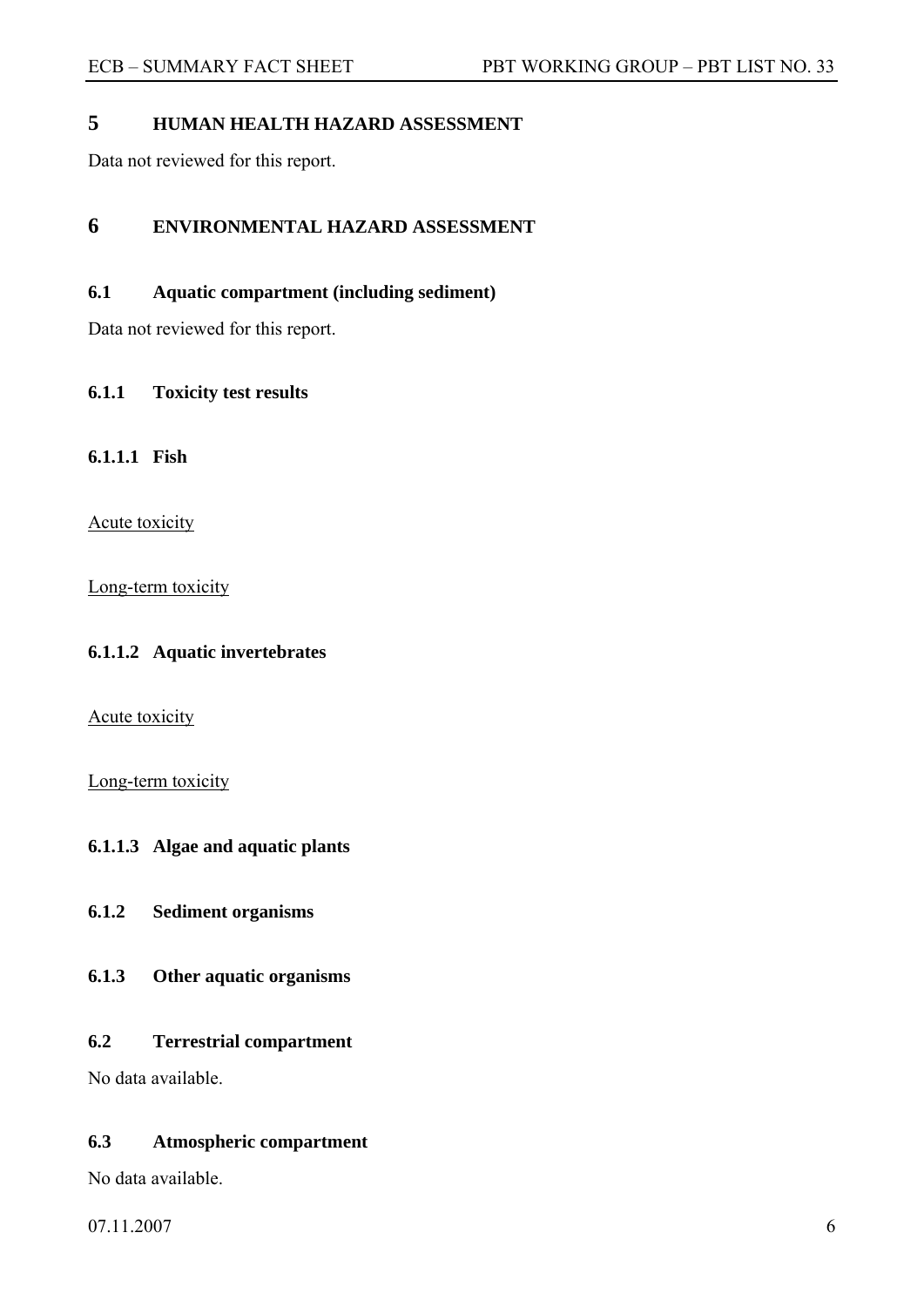# **7 PBT AND VPVB**

## **7.1 PBT, vPvB assessment**

Persistence: C.I. Pigment Red 49:1 meets the screening P/vP criterion. The substance is not readily biodegradable based on QSAR estimations and based on read across from data of a similar substance C.I. Pigment Red 53:1 (CAS 5160-02-1). Further testing would be needed to examine the rate of degradation. Further testing is, however, not required due to the overall conclusion (see below).

Bioaccumulation: the substance does not meet the B criterion. The predicted bioconcentration factor (of limited reliability) is 56. In addition, an experimental BCF  $\leq$  15 was measured for the structurally similar substance C.I. Pigment Red 53:1 in a standard flow-through test with fish.

Toxicity: data not reviewed for this report.

Summary: the substance does not meet the B criterion. It may meet the P/vP criteria based on screening data. The assessment was partly based on data of the structurally similar substance C.I. Pigment Red 53:1 (CAS 5160-02-1). It is concluded that the substance is not considered as a PBT substance.